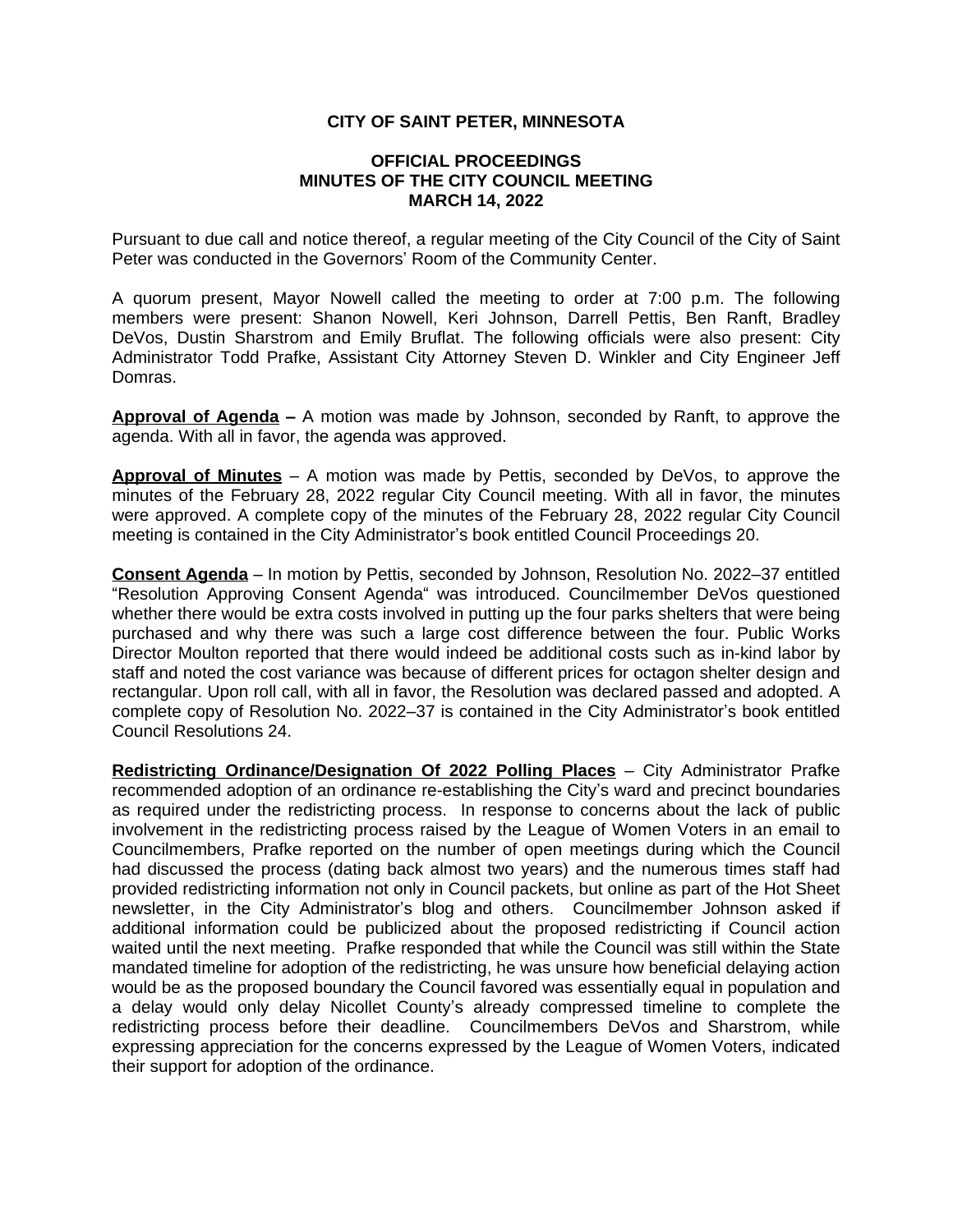In motion by Pettis, seconded by DeVos, Ordinance No. 53 Third Series entitled "An Ordinance Amending Saint Peter City Code Chapter 2 'Administration And General Government', Section 2-3 'Ward And Precinct Boundaries' And Adopting By Reference Saint Peter City Code Chapter 1 And Section 1.6 Which, Among Other Things, Contain Penalty Provisions" was introduced. Upon roll call, with all in favor, the Ordinance was declared passed and adopted. A complete copy of Ordinance No. 52, Third Series is contained in the City Administrator's book entitled Council Ordinances 2.

City Administrator Prafke also recommended adoption of a resolution re-designating the City's polling places effective August 9, 2022 which is when the adopted redistricting boundaries would take effect under State law. In motion by Bruflat, seconded by Ranft, Resolution No. 2022-38 entitled "Resolution Designating City And Combined School District #508 Polling Places For Elections Beginning August 9, 2022" was introduced. Upon roll call, with all in favor, the Resolution was declared passed and adopted. A complete copy of Resolution No. 2022-39 is contained in the City Administrator's book entitled Council Resolutions 24.

**Calling For Public Hearing: Tax Increment Financing District No. 1-20** – Community Development Director Wille requested a public hearing be scheduled on May 9, 2022 to consider modification to the budget for Tax Increment Financing District No. 1-20 that would allow for tax increment financing to be provided to a \$9,170,000 apartment building project in Traverse Green Subdivision. In motion by Johnson, seconded by Bruflat, Resolution No. 2022- 39 entitled "Resolution Calling Public Hearing On The Modification Of Tax Increment Financing District No. 1-20 Within Municipal Development District No. 1 And The Adoption Of A Modified Tax Increment Financing Plan Relating Thereto" was introduced. Upon roll call, with all in favor, the Resolution was declared passed and adopted. A complete copy of Resolution No. 2022-39 is contained in the City Administrator's book entitled Council Resolutions 24.

**2022 N. 4 th Street Improvements (Broadway-Chatham St.) Project Bid Award** – Public Works Director Moulton recommended award of the bid for the 2022 N. 4<sup>th</sup> Street Improvements (Broadway-Chatham St.) Project to low bidder Nielsen Concrete in the amount of \$158,570.75. Moulton reported the project would include sidewalks, intersection repairs, curb and gutter, and milling and replacement of the street surface with funding from assessments to property owners and General and Stormwater Funds. In motion by Ranft, seconded by DeVos, Resolution No. 2022-40 entitled "Resolution Awarding Bid For 2022 N. 4th Street Improvements (Broadway-Chatham St.) Project" was introduced. Upon roll call, with all in favor, the Resolution was declared passed and adopted. A complete copy of Resolution No. 2022-40 is contained in the City Administrator's book entitled Council Resolutions 24.

**2022 Minnesota Square Park North Plaza - Phase II Project** – Public Works Director Moulton recommended award of the bid for the 2022 Minnesota Square Park North Plaza - Phase II project to low bidder Nielsen Concrete in the amount of \$123,461.80. Moulton reported the contractor would begin work after the Fourth of July and finish prior to Rock Bend Folk Festival in September. Moulton also reported that, following supply chain delays, the new shelter funded by the St. Peter Mason's had arrived and would be installed by City staff in conjunction with park sidewalk work. In motion by Bruflat, seconded by Sharstrom, Resolution No. 2022-41 entitled "Resolution Awarding The Bid For 2022 Minnesota Park North Plaza - Phase II Project" was introduced. Upon roll call, with all in favor, the Resolution was declared passed and adopted. A complete copy of Resolution No. 2022-41 is contained in the City Administrator's book entitled Council Resolutions 24.